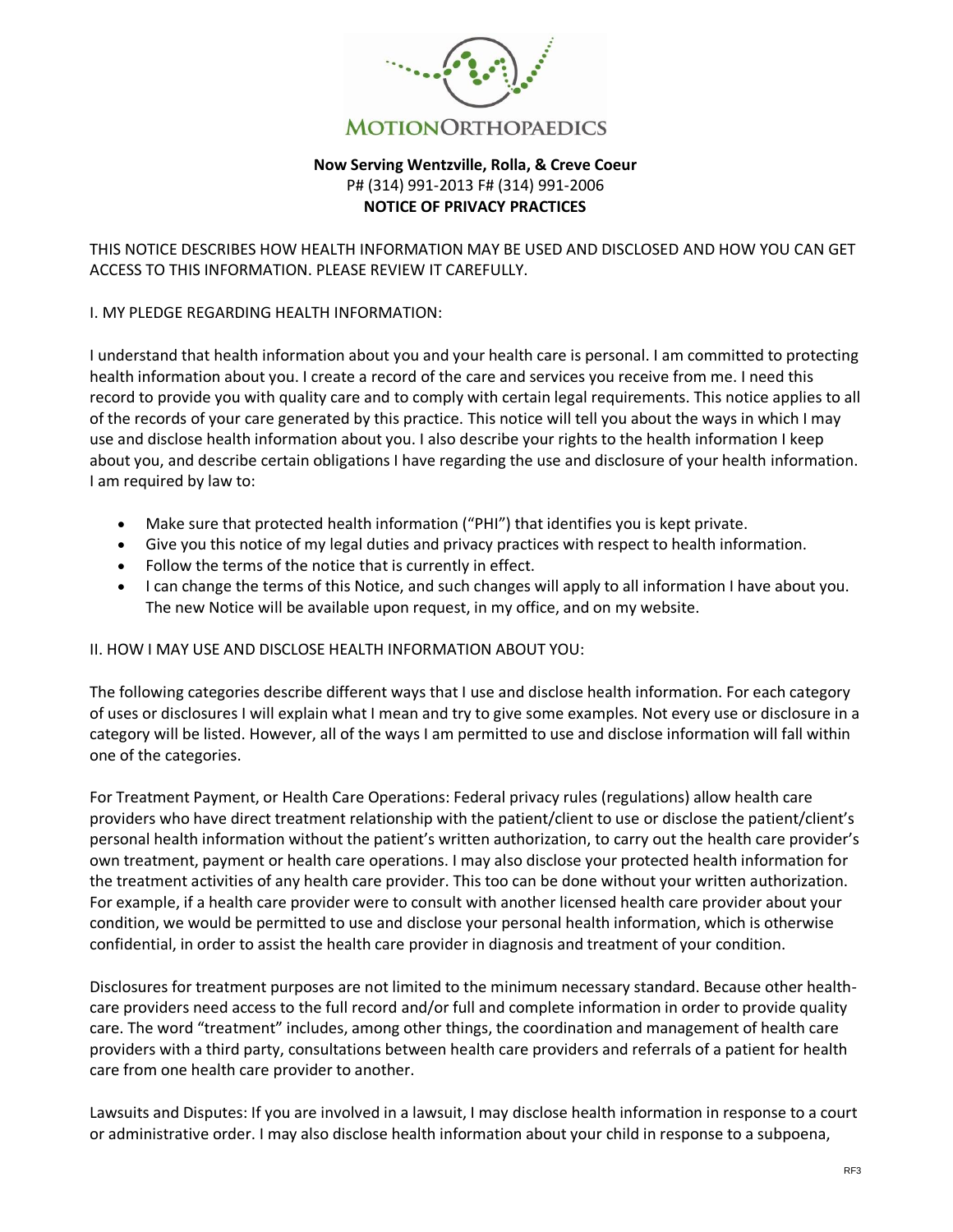discovery request, or other lawful process by someone else involved in the dispute, but only if efforts have been made to tell you about the request or to obtain an order protecting the information requested.

## III. CERTAIN USES AND DISCLOSURES REQUIRE YOUR AUTHORIZATION:

- 1. Session Notes: I do keep "Session notes" and any use or disclosure of such notes requires your Authorization unless the use or disclosure is:
	- a. For my use in treating you.
	- b. For my use in training or supervising associates to help them improve their clinical skills.
	- c. For my use in defending myself in legal proceedings instituted by you.
	- d. For use by the Secretary of Health and Human Services to investigate my compliance with HIPAA.
	- e. Required by law and the use or disclosure is limited to the requirements of such law.

f. Required by law for certain health oversight activities pertaining to the originator of the session notes.

g. Required by a coroner who is performing duties authorized by law.

h. Required to help avert a serious threat to the health and safety of others.

- 2. Marketing Purposes. As a health care provider, I will not use or disclose your PHI for marketing purposes.
- 3. Sale of PHI. As a health care provider, I will not sell your PHI in the regular course of my business.

#### IV. CERTAIN USES AND DISCLOSURES DO NOT REQUIRE YOUR AUTHORIZATION.

Subject to certain limitations in the law, I can use and disclose your PHI without your Authorization for the following reasons:

- 1. When disclosure is required by state or federal law, and the use or disclosure complies with and is limited to the relevant requirements of such law.
- 2. For public health activities, including reporting suspected child, elder, or dependent adult abuse, or preventing or reducing a serious threat to anyone's health or safety.
- 3. For health oversight activities, including audits and investigations.
- 4. For judicial and administrative proceedings, including responding to a court or administrative order, although my preference is to obtain an Authorization from you before doing so.
- 5. For law enforcement purposes, including reporting crimes occurring on my premises.
- 6. To coroners or medical examiners, when such individuals are performing duties authorized by law.
- 7. For research purposes, including studying and comparing the patients who received one form of care versus those who received another form of care for the same condition.
- 8. Specialized government functions, including, ensuring the proper execution of military missions; protecting the President of the United States; conducting intelligence or counterintelligence operations; or, helping to ensure the safety of those working within or housed in correctional institutions.
- 9. For workers' compensation purposes. Although my preference is to obtain an Authorization from you, I may provide your PHI in order to comply with workers' compensation laws.
- 10. Appointment reminders and health related benefits or services. I may use and disclose your PHI to contact you to remind you that you have an appointment with me. I may also use and disclose your PHI to tell you about treatment alternatives, or other health care services or benefits that I offer.